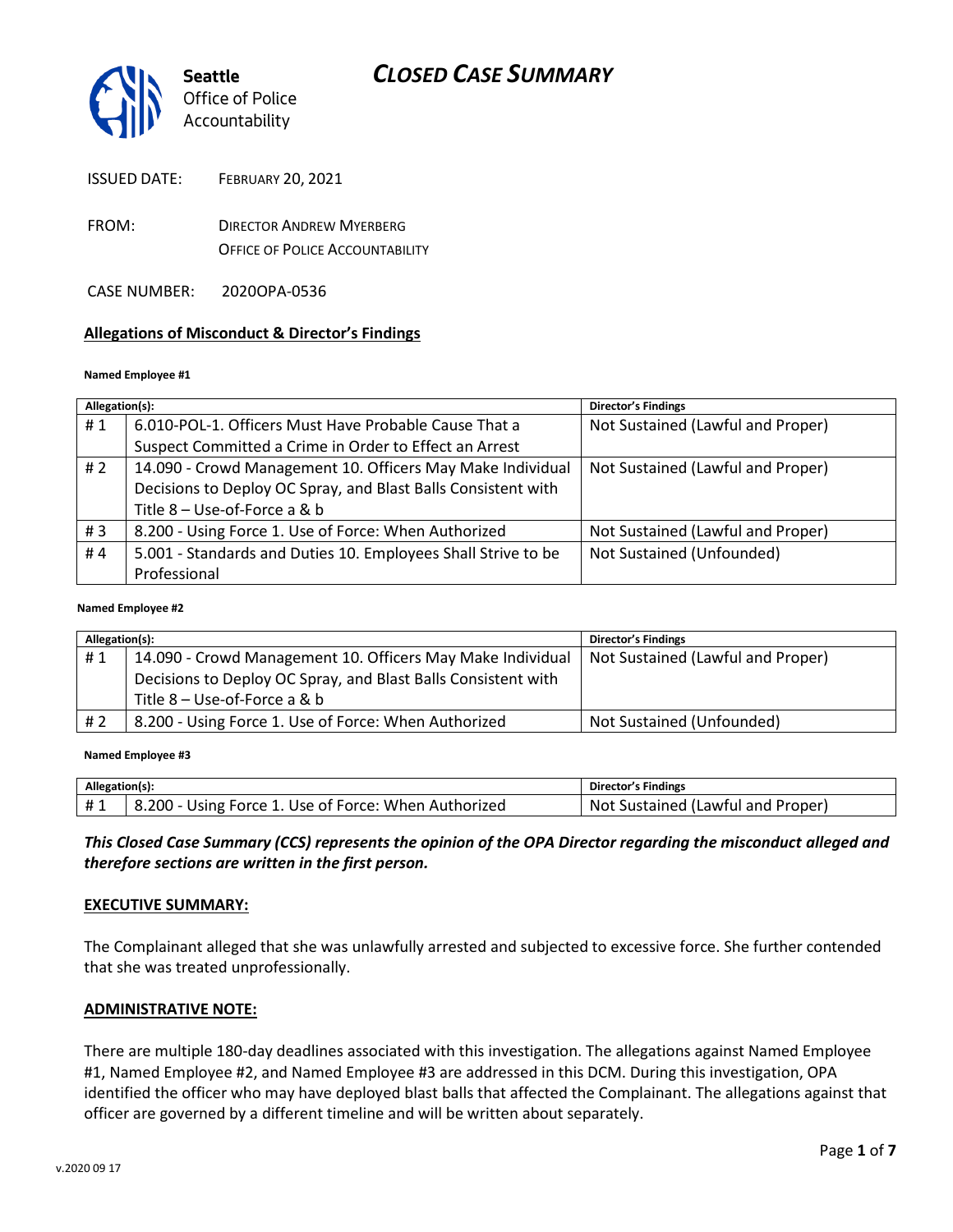OPA CASE NUMBER: 2020OPA-0536

In addition, the Complainant alleged that an officer did not properly secure a detainee in a prisoner van. That allegation was addressed via a Supervisor Action and was returned to the chain of command for retraining and counseling.

### **SUMMARY OF INVESTIGATION:**

**Seattle**

*Office of Police Accountability*

This case arises out of the demonstrations that occurred within Seattle and across the nation in the wake of the killing of George Floyd by a Minneapolis Police Officer. These protests were unprecedented in scope and were directed at law enforcement.

The Complainant initiated this complaint with OPA. She contended that she attended a Youth March on July 25, 2020. The Complainant alleged that, at that time, she was illegally arrested by Named Employee #1 (NE#1).

The Complainant also asserted that she was subjected to excessive force when she was pushed by Named Employee #2 (NE#2) and Named Employee #3 (NE#3), pepper sprayed by NE#1 and NE#2, and hit with blast balls used by unknown SPD employees. The Complainant further alleged that NE#1 made unprofessional statements towards her, including saying after her arrest: "Oh you got pepper sprayed? We all did!" This OPA investigation ensued.

OPA reviewed Body Worn Video (BWV) recorded by the Named Employees and other witness officers. The BWV showed that there were two distinct interactions between the Complainant and the Named Employees. Prior to the first interaction, OPA observed numerous projectiles and what appeared to be explosives thrown at officers (these also could have been blast balls that were kicked back towards officers by demonstrators). Multiple orders to disperse were provided to the crowd, including to the Complainant. However, neither she nor the group she was with dispersed. BWV showed the Named Employees ride towards the crowd and tell them to back up. NE#1 came up to a man walking in the street and told him to back up twice, pushing him back towards the sidewalk. The Complainant stepped between them, holding the man back. She stood in front of a group of individuals who were standing near a retaining wall and by a bus stop. A number of the individuals had umbrellas pointed towards the officers and at least one person had a wooden shield. The group was huddled together and was not moving away as the officers had directed.

NE#3 moved up to the group and pushed the Complainant back, saying: "Get back." As he physically engaged with the crowd, NE#1 raised her OC spray canister towards the Complainant but did not appear to deploy at that time. NE#3 continued to try to grab umbrellas and a shield away from demonstrators. It appeared that a demonstrator dressed in black made physical contract with NE#3 at that time. The Complainant, who was standing next to the demonstrator dressed in black, appeared to reach her right hand out towards the demonstrator and NE#3 and begin to take a step towards them. At that moment, NE#1 deployed pepper spray at her. The Complainant recoiled and then began to take a step forward. Virtually simultaneously, NE#2 deployed pepper spray towards her, again moving her back. Officers continued to pull umbrellas away from the group and, at one point, NE#1 fell over while doing so. Ultimately, the group retreated behind the bus stop and down the street away from officers.

Just minutes later, officers advanced down the street towards a line of demonstrators that stretched nearly from side to side. Again, the demonstrators had umbrellas and shields facing the officers. At that time, dispersal orders could be heard, and officers continued to tell the demonstrators to move back. The Complainant was with what appeared to be the same group of individuals as before at the left side of the line of demonstrators. Officers were

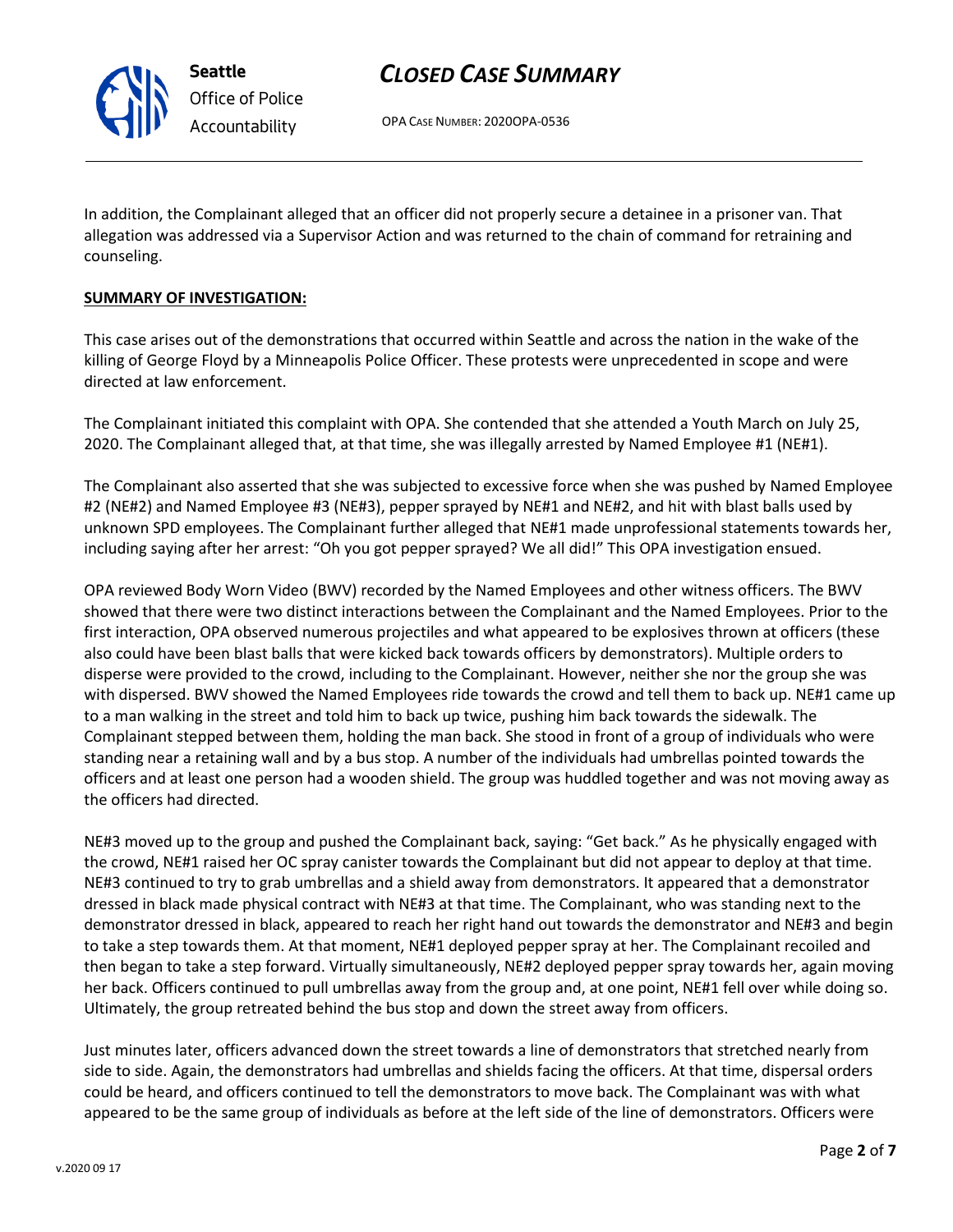OPA CASE NUMBER: 2020OPA-0536

actively engaging with that group and trying to move them back. An explosion went off in the vicinity of officers and appeared to come from that area of the demonstrators' line. NE#1 advanced towards the group and the Complainant. The Complainant and others with her were pushing back against the officers. NE#1 and other officers pulled umbrellas away from them. The majority of the group began to back up, but some demonstrators remained standing by the advancing officers. The Complainant took off her backpack and quickly moved towards those demonstrators to pull them back to the line. At that time, NE#1 sprayed the Complainant, who turned partially away from her.

The officers continued to move forward and the Complainant again advanced back towards the officers to pull demonstrators down the street. An officer pushed the Complainant and told her to get out of there. She stepped towards the officer and then retreated. As the officers moved closer, she moved between an officer and another demonstrator. The officers pushed towards them and the Complainant extended her right arm and appeared to make physical contact with the officer. NE#1 reached out, grabbed hold of the Complainant's backpack, and pulled the Complainant backwards and down. The caused the Complainant to fall to the ground on her posterior. The Complainant began to try to stand but NE#1 grabbed her and told her that she was under arrest several times. NE#1 and NE#2 struggled with the Complainant but were eventually able to hold her down and move her onto her stomach where she was handcuffed. The struggle caused the Complainant's shirt to rip.

After handcuffing her, NE#1 told the Complainant that she was going to pull items out of her pockets. NE#1 informed the Complainant that she was arrested for obstruction. The Complainant said that she was trying to pull someone out of the bushes. NE#1 said that it did not matter and that she was told to leave the area multiple times. The Complainant said that she was trying. NE#1 continued by saying: "And you shoved back at an officer and that's all that counts." The Complainant stated that she could not see. She repeated that statement a few second later and also said that she was "sprayed in the face." NE#1 told her that she had a mask on at the time. NE#1 picked up the Complainant's gas mask and put it in the Complainant's backpack. The Complainant told NE#1 that she could not "really hear," and NE#1 responded: "Neither can I."

NE#1 walked the Complainant to a prisoner transport van. An officer read Miranda warnings to the Complainant. A sergeant then screened the Complainant for injuries. NE#1 asked the Complainant if she wanted NE#1 to adjust her ripped shirt. The Complainant said yes, and NE#1 did so. The Complainant stated: "My hair is burning." NE#1 replied: "Yep, we've all got pepper spray in our face." Another officer then told the Complainant how she could decontaminate. NE#1 told the sergeant that the Complainant was arrested for obstruction and possibly assault. She then stated that she had pepper spray in her eyes and walked away to decontaminate. Neither NE#1 nor any of the other Named Employees had any further interactions with the Complainant after that point.

### **ANALYSIS AND CONCLUSIONS:**

### **Named Employee #1 - Allegation #1** *6.010-POL-1. Officers Must Have Probable Cause That a Suspect Committed a Crime in Order to Effect an Arrest*

SPD Policy 6.010-POL-1 requires that officers have probable cause to believe that a suspect committed a crime when effectuating an arrest. Stated differently, where an arrest is not supported by probable cause, it violates law and Department policy. Probable cause exists when the facts and circumstances within an officer's knowledge are sufficient in themselves to support a reasonable belief that an offense has been or is being committed.



**Seattle**

*Office of Police Accountability*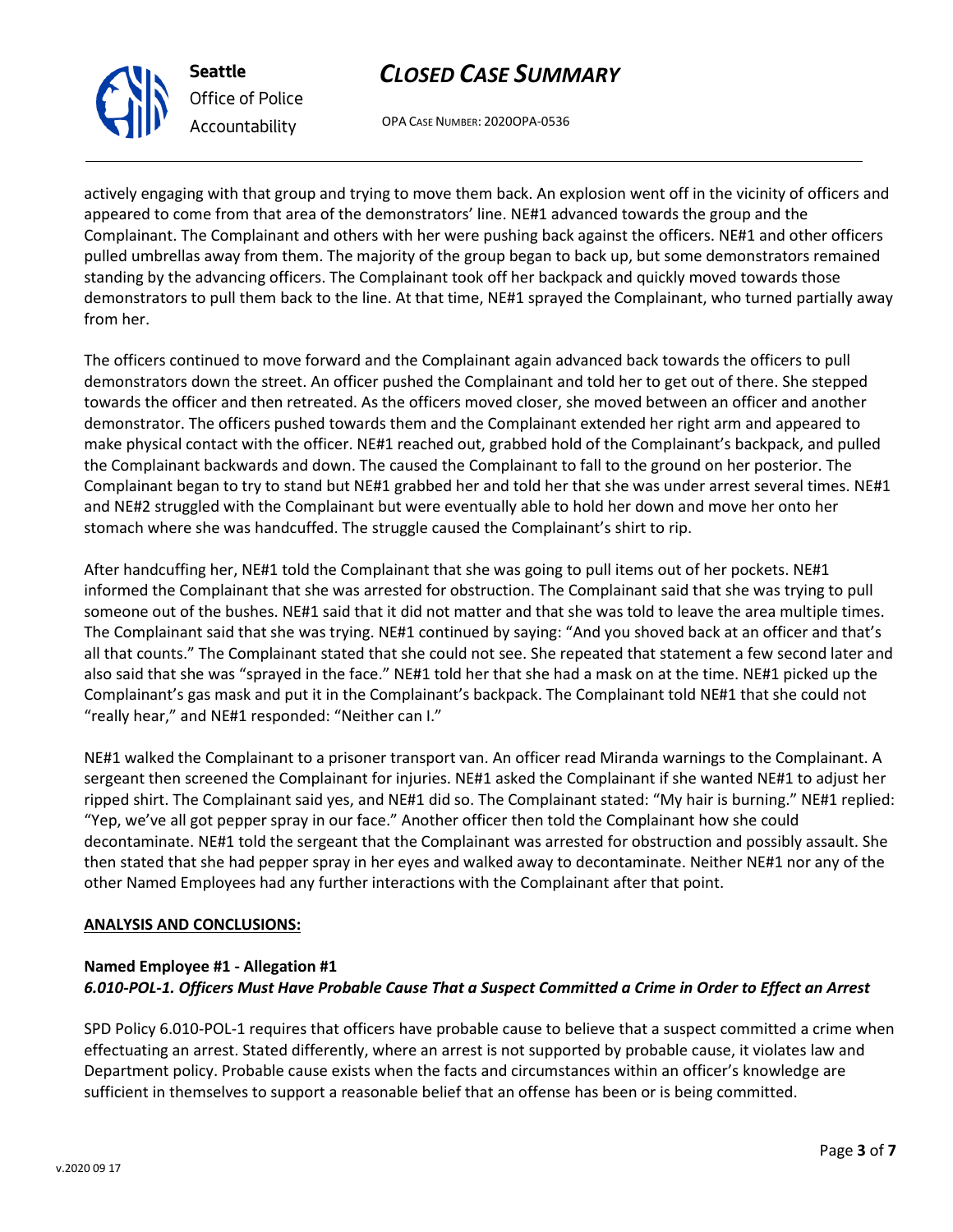

**Seattle** *Office of Police Accountability*

# *CLOSED CASE SUMMARY*

OPA CASE NUMBER: 2020OPA-0536

NE#1 documented that she arrested the Complainant for obstruction. She noted that the Complainant purposefully interfered with officers moving the crowd back, including making physical contact with an officer in the form of what NE#1 perceived to be a push.

As discussed above, the BWV confirmed that the Complainant stepped between officers and demonstrators on several occasions, preventing the crowd from being moved back. The video showed that, immediately before her arrest, she held out her arm and appeared to make physical contact with an officer. At that point, NE#1 pulled her down to the ground and took her into custody. OPA notes that, while the Complainant presently contends that she was falsely arrested, at the time of her arrest she told the officers that she was trying to pull demonstrators from the bushes. That she made this statement, rather than a blanket denial of culpability, suggests to OPA that she was aware that she may have engaged in criminal conduct at the time.

The Complainant's conduct constituted obstruction as a matter of law and, accordingly, NE#1 had probable cause to arrest her. For these reasons, OPA recommends that this allegation be Not Sustained – Lawful and Proper.

Recommended Finding: **Not Sustained (Lawful and Proper)**

### **Named Employee #1 - Allegation #2**

## *14.090 - Crowd Management 10. Officers May Make Individual Decisions to Deploy OC Spray, and Blast Balls Consistent with Title 8 – Use-of-Force a & b*

SPD Policy 14.090-POL-10 governs when officers may make the individual decision to use OC spray and/or blast balls. The policy provides that such use is appropriate to: "defend oneself; defend someone else"; and/or "prevent significant destruction of property." The force must also be consistent with the general requirements of reasonableness, necessity, and proportionality. OC spray must be directed at the specific threat in question.

Both NE#1 and NE#2 deployed OC spray at the Complainant. Both asserted that they did so to defend officers. With regard to NE#1's deployments, she sprayed the Complainant twice when, in her perspective, the Complainant was actively preventing officers from dispersing the crowd and was engaging in actions that NE#1 felt endangered other officers. During the first deployment, she observed NE#3 trying to push the Complainant and the crowd back and the crowd staying static. She deployed to move the Complainant, who was at the front of the crowd and directly interacting with NE#3, because she felt that it would, in turn, move the crowd, which would further officer safety. With regard to the second deployment, she observed the Complainant advance towards officers after being told to disperse and to pull demonstrators away. She deployed pepper spray because, similar to her first deployment, she felt that the Complainant's actions constituted a continued threat to officers and needed to be stopped.

NE#2 explained that, when he deployed OC spray towards the Complainant, he did so because he observed the Complainant moving towards the officers that were trying to push her back in what he perceived to be an aggressive manner. He had also previously seen her standing her ground despite orders to disperse and pushing against officers. Due to the Complainant's conduct, coupled with the overall violence from demonstrators towards officers and the need to remove the crowd from the area, he felt that his force was appropriate.

The BWV showed that the Complainant was not moving back and that she was in front of a crowd that had repeatedly indicated that it was not going to comply with orders to disperse. At the time NE#1 deployed, the video indicated that NE#3 was directly interacting with the Complainant, was having difficultly moving her back, and was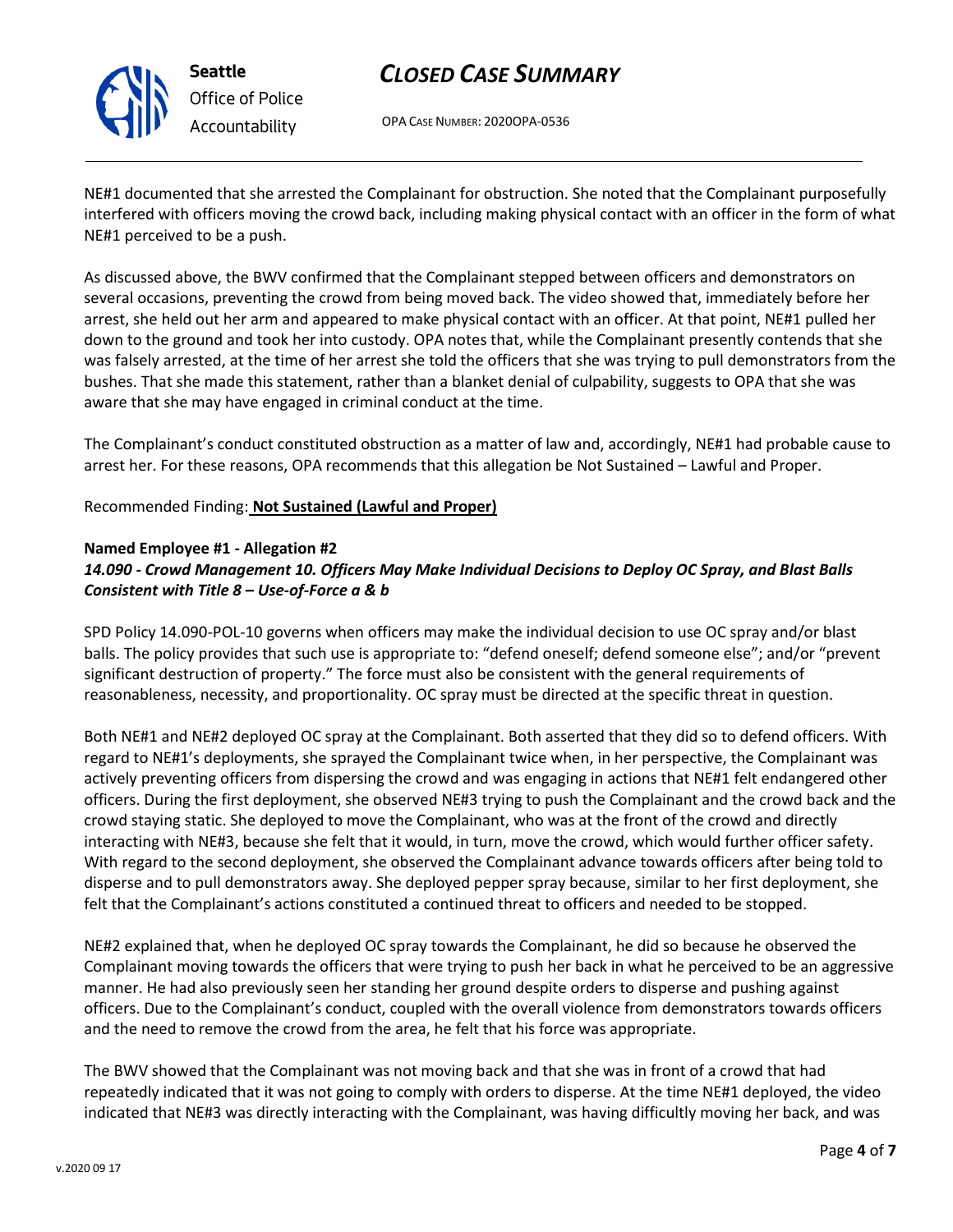OPA CASE NUMBER: 2020OPA-0536

in the immediate vicinity of a number of other demonstrators. The video further indicated that NE#3 was involved in a physical altercation with a demonstrator and the Complainant appeared to reach out towards them. Under these circumstances, and when looking at the totality of the incident, OC spray was appropriate to ensure officer safety. OPA reaches a similar conclusion with NE#1's second deployment. Indeed, there was even more of a basis to deploy here as the Complainant had advanced towards officers and was pulling demonstrators away. Moreover, just moments before, an explosive had come from the immediate vicinity of the Complainant's group towards officers. It was reasonable to believe that the Complainant and her continued actions presented a threat and to deploy OC spray accordingly.

The BWV also corroborated NE#2's assertion that he saw the Complainant moving towards officers. Indeed, immediately prior to his deployment, the video showed the Complainant take a step towards NE#3, who was handson with another demonstrator. While the Complainant may not have been planning to harm NE#3 at that time, NE#2 could not know that and could only base his decision-making on her visible actions. As such, OPA finds that NE#2's belief that the Complainant posed a threat was reasonable and his deployment of OC spray was justified.

For these reasons, OPA recommends that this allegation be Not Sustained – Lawful and Proper as against both NE#1 and NE#2.

Recommended Finding: **Not Sustained (Lawful and Proper)**

## **Named Employee #1 - Allegation #3** *8.200 - Using Force 1. Use of Force: When Authorized*

SPD Policy 8.200(1) requires that force used by officers be reasonable, necessary and proportional. Officers shall only use "objectively reasonable force, proportional to the threat or urgency of the situation, when necessary, to achieve a law-enforcement objective." Whether force is reasonable depends "on the totality of the circumstances" known to the officers at the time of the force and must be balanced against "the rights of the subject, in light of the circumstances surrounding the event." (SPD Policy 8.050.) The policy lists a number of factors that should be weighed when evaluating reasonableness. (*See id*.) Force is necessary where "no reasonably effective alternative to the use of force appeared to exist" and "the amount of force used was reasonable to effect the lawful purpose intended." (*Id*.) Lastly, the force used must be proportional to the threat posed to the officer. (*Id*.)

NE#1 used force on the Complainant to pull her down to the ground and take her into custody. As discussed above, at the time of the force, there was probable cause to place the Complainant under arrest. With the authority to arrest came the right to use appropriate force to do so. Here, NE#1's decision to pull the Complainant back and down to the ground was reasonable under the circumstances. It was a method of getting the Complainant, who was facing away from her, down to the ground quickly in order to handcuff her. It was also necessary as, given the Complainant's positioning, there were not many other options available to NE#1. Moreover, NE#1 considered the Complainant's refusal to depart the area and interfering with other officers, which further influenced her decision to take the Complainant into custody quickly and informed the tactics she used to do so. Lastly, the force was proportional under the circumstances. While injury was possible, pulling the Complainant down on her posterior was much less likely to harm her than a face-forward tackle or a hard takedown.

For these reasons, OPA recommends that that this allegation be Not Sustained – Lawful and Proper.



**Seattle** *Office of Police Accountability*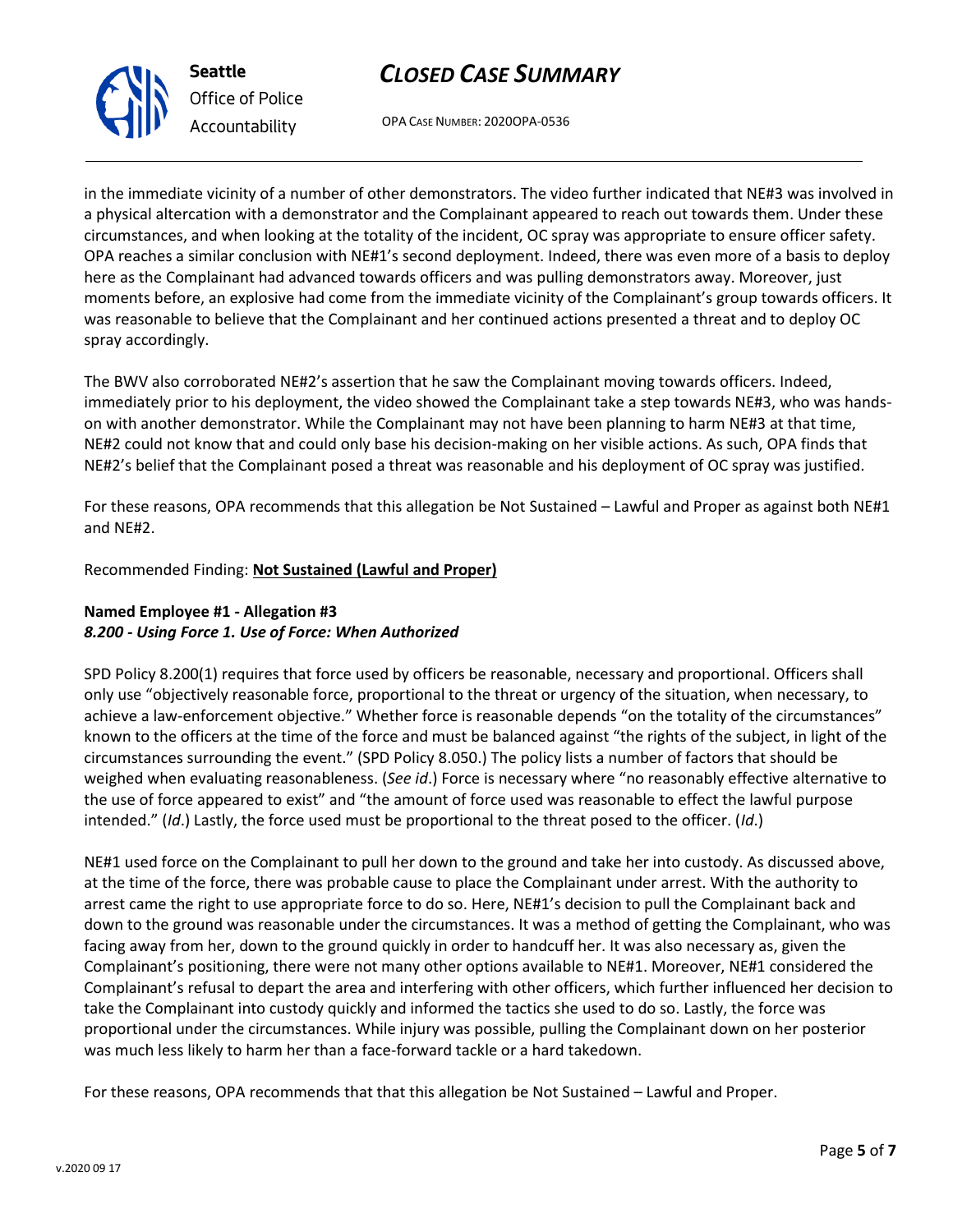

OPA CASE NUMBER: 2020OPA-0536

Recommended Finding: **Not Sustained (Lawful and Proper)**

### **Named Employee #1 - Allegation #4**

### *5.001 - Standards and Duties 10. Employees Shall Strive to be Professional*

The Complainant alleged that NE#1 was unprofessional when, after the Complainant complained of pain, NE#1 said that everyone had pepper spray on them. The Complainant felt that this minimized her discomfort and what she experienced.

SPD Policy 5.001-POL-10 requires that SPD employees "strive to be professional." The policy further instructs that "employees may not engage in behavior that undermines public trust in the Department, the officer, or other officers" whether on or off duty. (SPD Policy 5.001-POL-10.) The policy further states the following: "Any time employees represent the Department or identify themselves as police officers or Department employees, they will not use profanity directed as an insult or any language that is derogatory, contemptuous, or disrespectful toward any person." (*Id*.)

At her OPA interview, NE#1 denied that her statement was unprofessional. She said that she was asserting a fact – that she also had pepper spray on her face due to the events that had transpired. She stated that she did not tell the Complainant this to minimize what she was feeling. NE#1 noted that, shortly thereafter, another officer told the Complainant how she could decontaminate.

From OPA's review of the BWV, this statement did not rise to the level of a professionalism violation. NE#1 did, in fact, also have ill-effects from pepper spray. Indeed, shortly after making that statement to the Complainant, she ran back to the precinct to wash her eyes out with water. Even if the statement was made out of frustration, it was not malicious or meant to be pejorative towards the Complainant.

For these reasons, OPA recommends that this allegation be Not Sustained – Unfounded.

### Recommended Finding: **Not Sustained (Unfounded)**

## **Named Employee #2 - Allegation #1** *14.090 - Crowd Management 10. Officers May Make Individual Decisions to Deploy OC Spray, and Blast Balls Consistent with Title 8 – Use-of-Force a & b*

For the same reasons as stated above (*see* Named Employee #1 – Allegation #2), OPA recommends that this allegation be Not Sustained – Lawful and Proper.

Recommended Finding**: Not Sustained (Lawful and Proper)**

## **Named Employee #2 - Allegation #2** *8.200 - Using Force 1. Use of Force: When Authorized*

There was no indication that NE#2 used force on the Complainant other than OC spray. As such, OPA recommends that this allegation be Not Sustained – Unfounded.